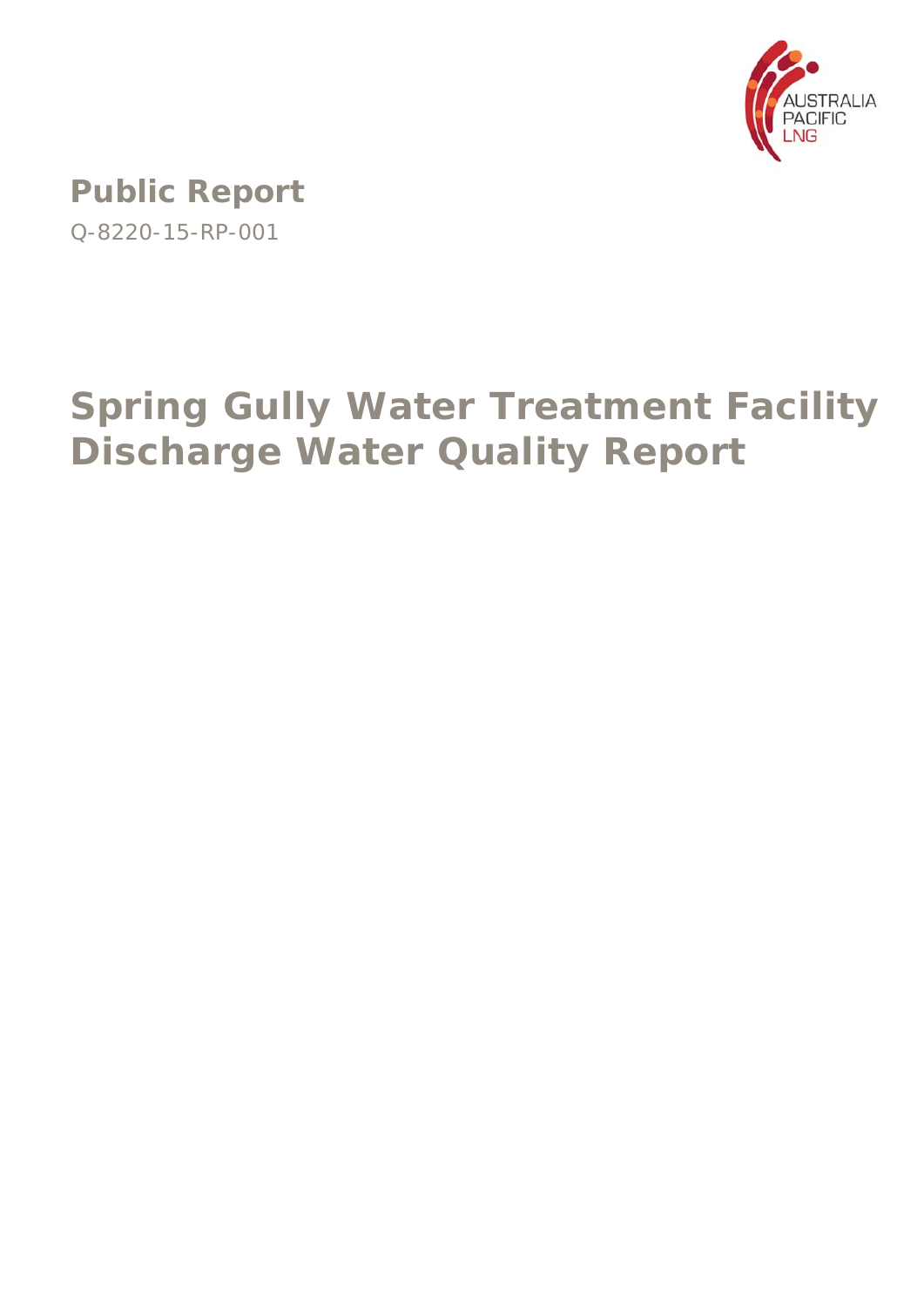

### **Contents**

| 1. Summary                                                                             | 3 |
|----------------------------------------------------------------------------------------|---|
| 2. Introduction                                                                        | 3 |
| 3. Spring Gully Water Treatment Facility Scheme Description                            | 5 |
| 3.1. Feed Pond                                                                         | 5 |
| 3.2. Filtration                                                                        | 6 |
| 3.3. Reverse Osmosis                                                                   | 6 |
| 3.4. Treated CSG Water Conditioning                                                    | 6 |
| 4. Monitoring, Approvals and Results                                                   | 6 |
| 4.1. External Laboratory Monitoring                                                    | 6 |
| 4.2. SGWTF Online Indicator Monitoring                                                 | 8 |
| Attachment 1: Summary of Weekly Treated CSG Water Quality Monitoring<br><b>Results</b> | 9 |

## **Glossary 13**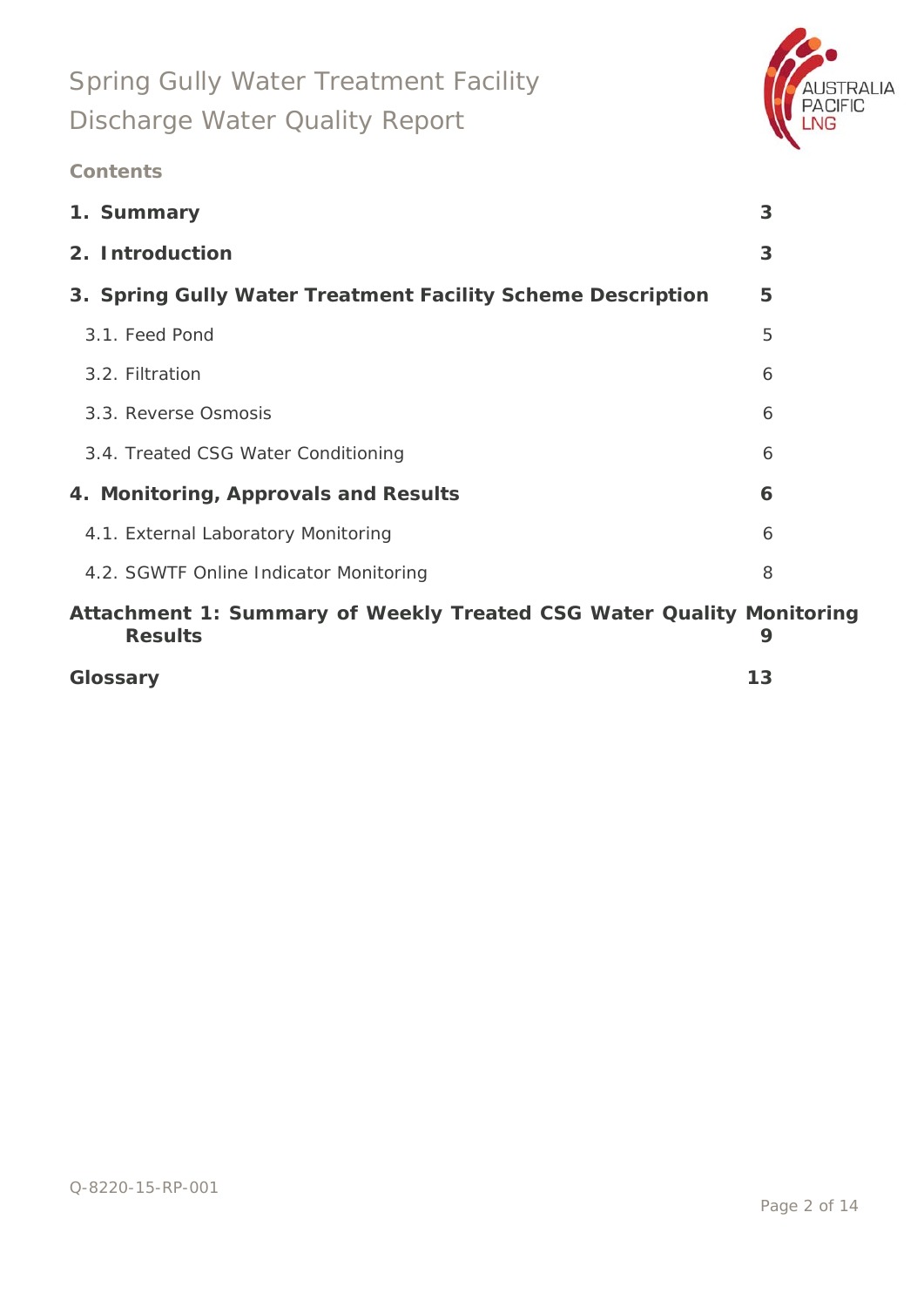

### **1. Summary**

Australia Pacific LNG is a joint venture between Origin, ConocoPhillips and Sinopec, to deliver a CSG to LNG project which will deliver gas to domestic and overseas markets.

Australia Pacific LNG is the leading CSG producer in Queensland, supplying more than 40% of the State's domestic gas requirements.

The SGWTF has been designed using the best available technology to treat water produced as part of the gas extraction process so that it can be put to a number of beneficial uses primarily for irrigation of a 300 hectare pongamia plantation; and operations and construction activities. Any surplus treated CSG water is discharged into Eurombah Creek, which flows in to the Dawson River. The Dawson River is a source of public drinking water.

Further, Australia Pacific LNG is also proposing to undertake a trial to inject treated CSG water into the precipice sandstone aquifer.

The following reports a summary of water quality monitoring undertaken at Australia Pacific LNG's Spring Gully Water Treatment Facility (SGWTF) to demonstrate that the discharge of treated CSG water will not have a material impact on any sources of drinking water.

### **2. Introduction**

Coal seam gas (CSG) production relies on the removal of water from the coal seams allowing the flow of gas so that it can be readily extracted. The removed water is referred to as CSG water.

CSG water is brackish and highly alkaline in nature and therefore has very few applications for use. However, after treatment through a desalination process, CSG water can be put to effective and beneficial use.

The Spring Gully Water Treatment Facility (SGWTF) is one of Australia Pacific LNG's major installations where CSG water is treated. The SGWTF uses the best available technologies to treat the water to a high standard.

Once treated, the CSG water is used onsite for Australia Pacific LNG's business activities including a 300 hectare Pongamia irrigation plantation and construction activities. This reduces Australia Pacific LNG's reliance on other water resources.

The potential to develop an aquifer injection project close to the SGWTF is also been considered as an alternative use for the treated CSG water. The trials for this project are due to start in the last quarter of 2011.

Finally, the treated CSG water is also discharged to the Eurombah Creek, which flows in to the Dawson River. The River is an essential resource to the local communities and landowners in the region. It is the principal drinking water supply for the Cracow, Theodore, Moura, Baralaba, and Duaringa Townships located two hundred kilometres downstream from the SGWTF, as well being used for agricultural irrigation and to support local industries. Protection is therefore vital to ensure its long term sustainable use.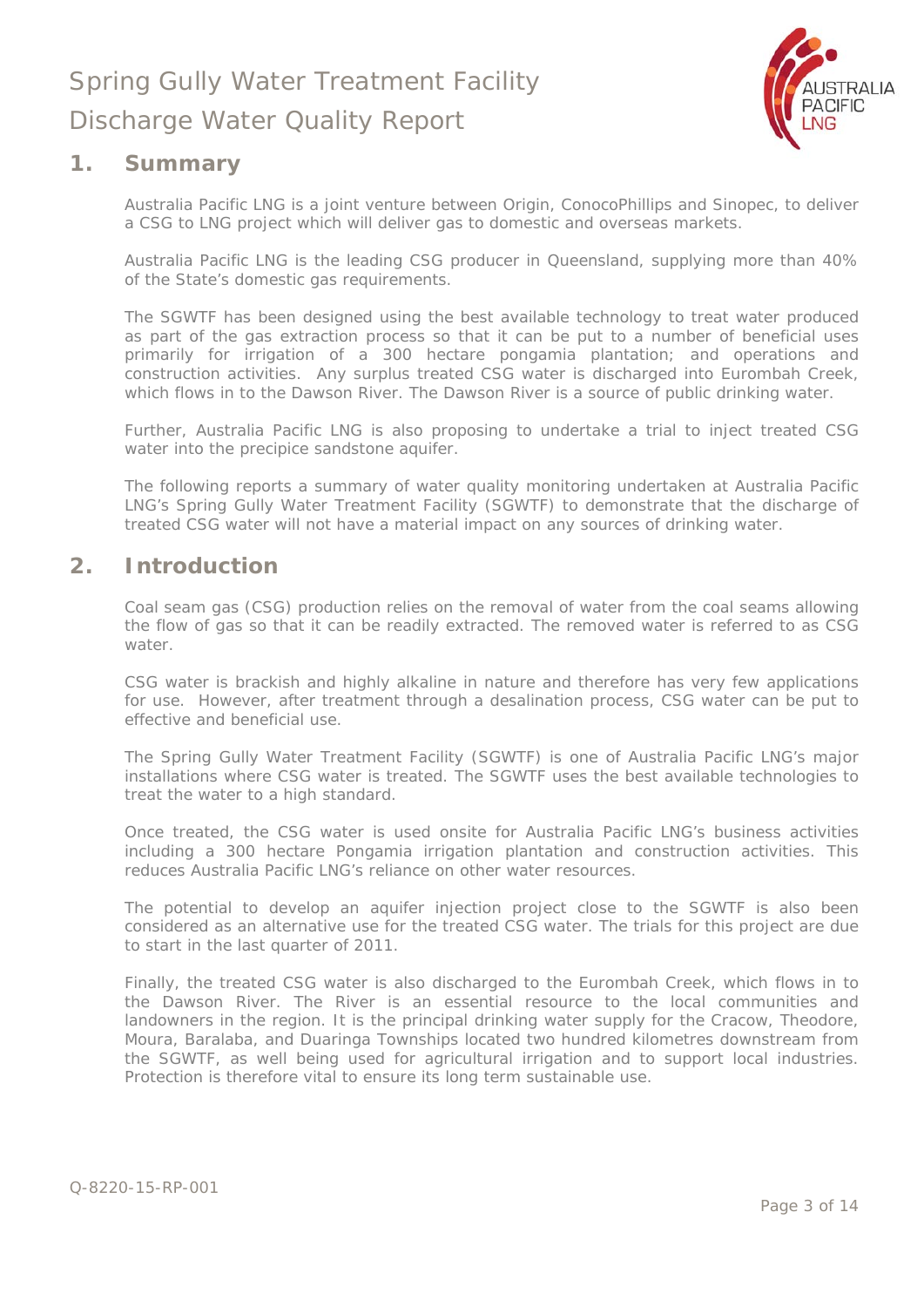



#### **Figure 1 – SGWTF Discharge Location**

To ensure the safety and reliability of the treated CSG water entering possible sources of drinking water, Australia Pacific LNG undertook a comprehensive monitoring program of water quality sampling, testing and reporting. This report summarises the results of that monitoring conducted during the first half of 2011.

In presenting this information Australia Pacific LNG honours its commitment to providing transparency and ensuring the community, landowners and other key stakeholders have confidence that the treated CSG water can safely be discharged into a source of drinking water.

All the reporting is publically available and can be viewed and downloaded from the Australia Pacific LNG website at www.aplng.com.au. Any enquiries relating to this report should be made to toll free number 1800 526 369.

Alternatively, general enquires can be made by email (contact@aplng.com.au) or mail to Australia Pacific LNG Pty Limited, GPO Box 148, Brisbane, QLD, 4001.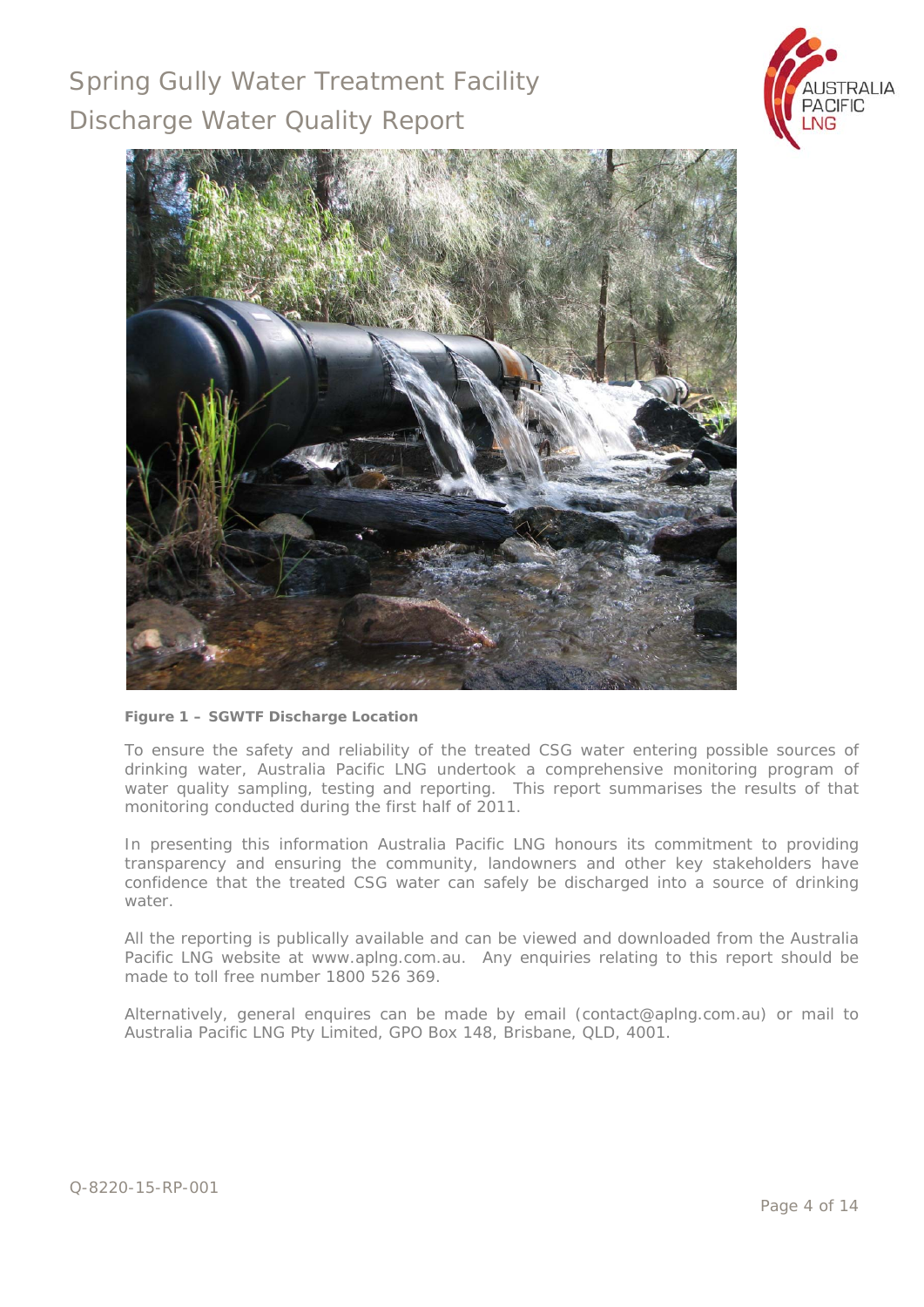

### **3. Spring Gully Water Treatment Facility Scheme Description**

The SGWTF uses a series of water screening, filtration and desalination processes to remove impurities from the CSG water to ensure its safety and reliability for supply into a drinking water source and beneficial uses. The key treatment processes include:

- Feed pond;
- Filtration;
- Reverse osmosis; and
- Treated CSG water conditioning.



**Figure 2 – SGWTF Process Schematic** 

#### **3.1. Feed Pond**

Untreated CSG water gathered from the gas field is temporarily stored in a feed pond prior to its treatment by the SGWTF. The feed pond holds the CSG water for a few weeks. This allows the settlement of coarse suspended sediments and provides opportunity for the CSG water to aerate and oxygenate.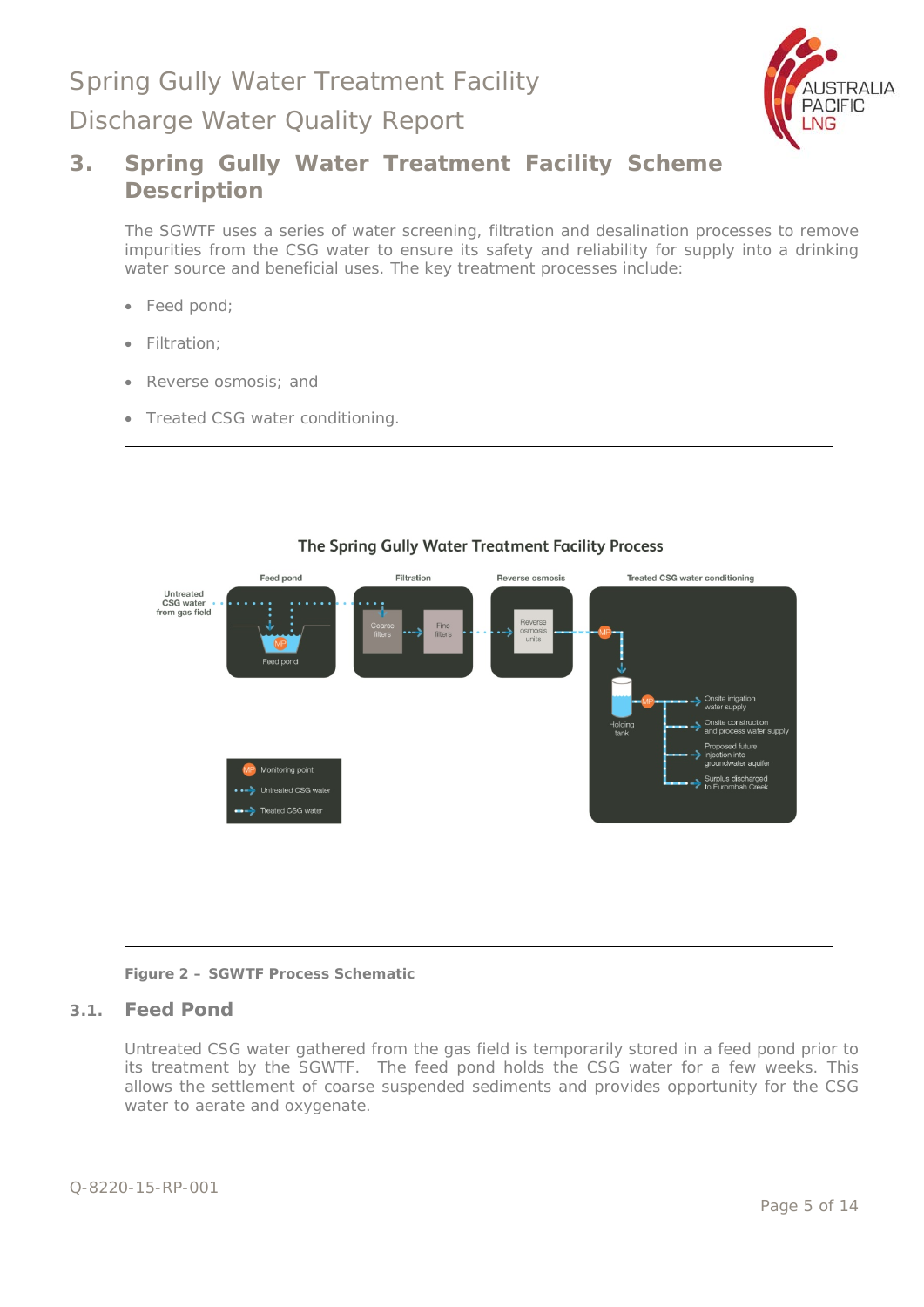

#### **3.2. Filtration**

The CSG water is then passed through a coarse filter and then a fine filter to remove any particles or suspended sediments that have not settled within the feed pond. A disinfectant commonly used in domestic water treatment facilities is also add during filtration process to protect the membranes used in the following reverse osmosis process.

#### **3.3. Reverse Osmosis**

Reverse osmosis involves passing the CSG water through fine membranes at high pressure. This removes most of the dissolved salts and other trace elements. At this point the water is either transferred to beneficial reuse applications on site or discharged.

#### **3.4. Treated CSG Water Conditioning**

The pH and conductivity of the treated CSG water is continuously monitored to ensure it is safe to use or discharge. Where the treated CSG water is discharged to Eurombah Creek, a calcium salt is added. This conditioning is undertaken to ensure a minimum level of this element is present in Eurombah Creek. Calcium is normally present at much higher concentrations in river waters and municipal drinking water supplies.

### **4. Monitoring, Approvals and Results**

To be able to discharge into a source of public drinking water, Australia Pacific LNG had to gain approval from the Queensland Government's Department of Environment and Resource Management (DERM). Regular and comprehensive water quality monitoring is currently undertaken to guarantee the ongoing effectiveness of the SGWTF in treating CSG water.

This monitoring includes:

- periodic external, independent testing of the untreated and treated CSG water quality; and
- continuous live monitoring throughout various stages of the SGWTF process to ensure operational performance against the plant's design specifications.

#### **4.1. External Laboratory Monitoring**

The CSG water and treated CSG water is periodically sampled and sent to an independent laboratory for testing. The sampling takes place at two monitoring locations:

- at the feed pond; and
- on exit from the desalination process (immediately prior to discharge).

The samples are tested for a comprehensive range of parameters and a summary is shown in Attachment 1 provided at the end of this report.

This water quality monitoring is undertaken using an industry-wide protocol developed by Standards Australia and DERM. Following these standards ensures the water samples are correctly obtained, stored and transported to allow accurate and representative testing in the laboratory.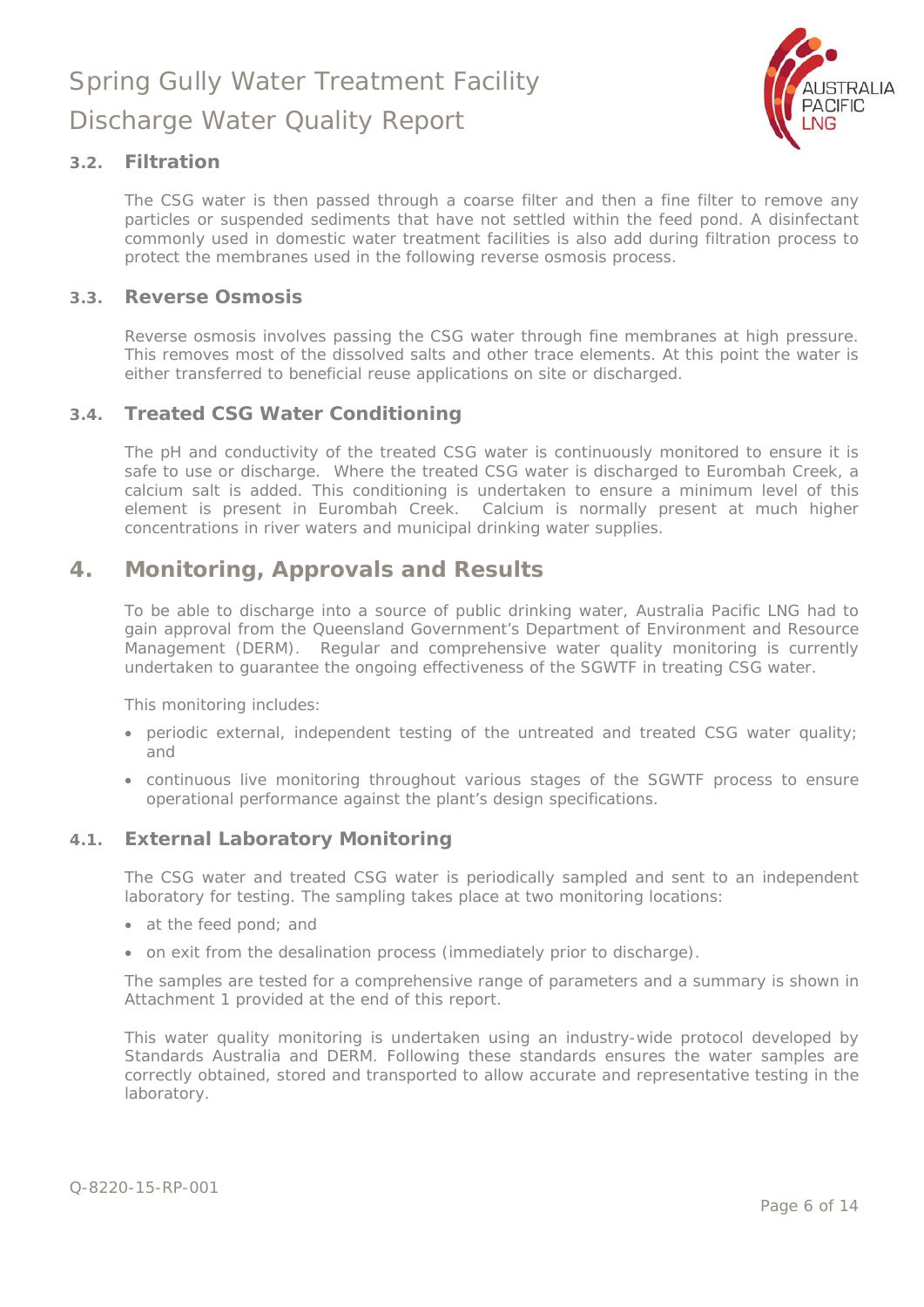

The water is tested at the Queensland Health Forensic and Scientific Services laboratory. This laboratory is independent to Australia Pacific LNG's operations and is National Association of Testing Authorities (NATA) accredited.

*"NATA is the authority that provides independent assurance of technical competence through a proven network of best practice industry experts for customers who require confidence in the delivery of their products and services"* – NATA website.

During the first half of 2011, there were ten sampling occasions where treated CSG water was being discharged to Eurombah Creek, with the majority of treated CSG water being used for irrigation of the pongamia plantation. On all ten sampling occasions, the treated CSG water met all the discharge water quality limits set by DERM prior to its discharge to Eurombah Creek.

The monitoring of untreated CSG water showed that after the initial process of settlement, aeration and oxygenation in the feed pond only 8 parameters were found to be above the discharge water quality limits. After treatment by the SGWTF, all 8 parameters were below the water quality limits. This is summarised in the table further below.

Those parameters that were detected in the treated CSG water are notably less than the discharge water quality limits. This confirms the SGWTF processes are both safe and reliable at treating CSG water prior to its discharge into a source of drinking water.

A complete summary of the monitoring data is provided in Attachment 1 of this report along with a glossary of the parameters analysed.

| Parameter                                        |                                    | Water<br>Quality<br>Limit | Unit      | <b>Maximum Detected</b><br>Concentration<br><b>Untreated CSG</b><br>Water (Feed pond) | Maximum<br><b>Detected</b><br>Concentration<br><b>Treated CSG</b><br>Water (prior to<br>discharge) |
|--------------------------------------------------|------------------------------------|---------------------------|-----------|---------------------------------------------------------------------------------------|----------------------------------------------------------------------------------------------------|
| Inorganic<br>Compounds                           | <b>Bromine</b>                     | 7000                      | $\mu$ g/L | 11000                                                                                 | 210                                                                                                |
|                                                  | Fluoride                           | 1500                      | $\mu$ g/L | 8200                                                                                  | 150                                                                                                |
|                                                  | <b>lodide</b>                      | 500                       | $\mu$ g/L | 3500                                                                                  | <b>ND</b>                                                                                          |
| <b>Metals</b>                                    | Aluminium                          | 200                       | $\mu$ g/L | 780                                                                                   | 120                                                                                                |
|                                                  | <b>Barium</b>                      | 700                       | $\mu$ g/L | 4100                                                                                  | 180                                                                                                |
|                                                  | <b>Boron</b>                       | 4000                      | $\mu$ g/L | 5000                                                                                  | 530                                                                                                |
|                                                  | Strontium                          | 4000                      | $\mu$ g/L | 4700                                                                                  | 53                                                                                                 |
| Total<br><b>Petroleum</b><br><b>Hydrocarbons</b> | Total<br>Petroleum<br>Hydrocarbons | 200                       | $\mu$ g/L | 385                                                                                   | 140                                                                                                |

#### **Table 1 - Summary of the Characterisation Testing - Showing Detected Maximum Concentrations**

Notes:

ND – Not detected by the Laboratory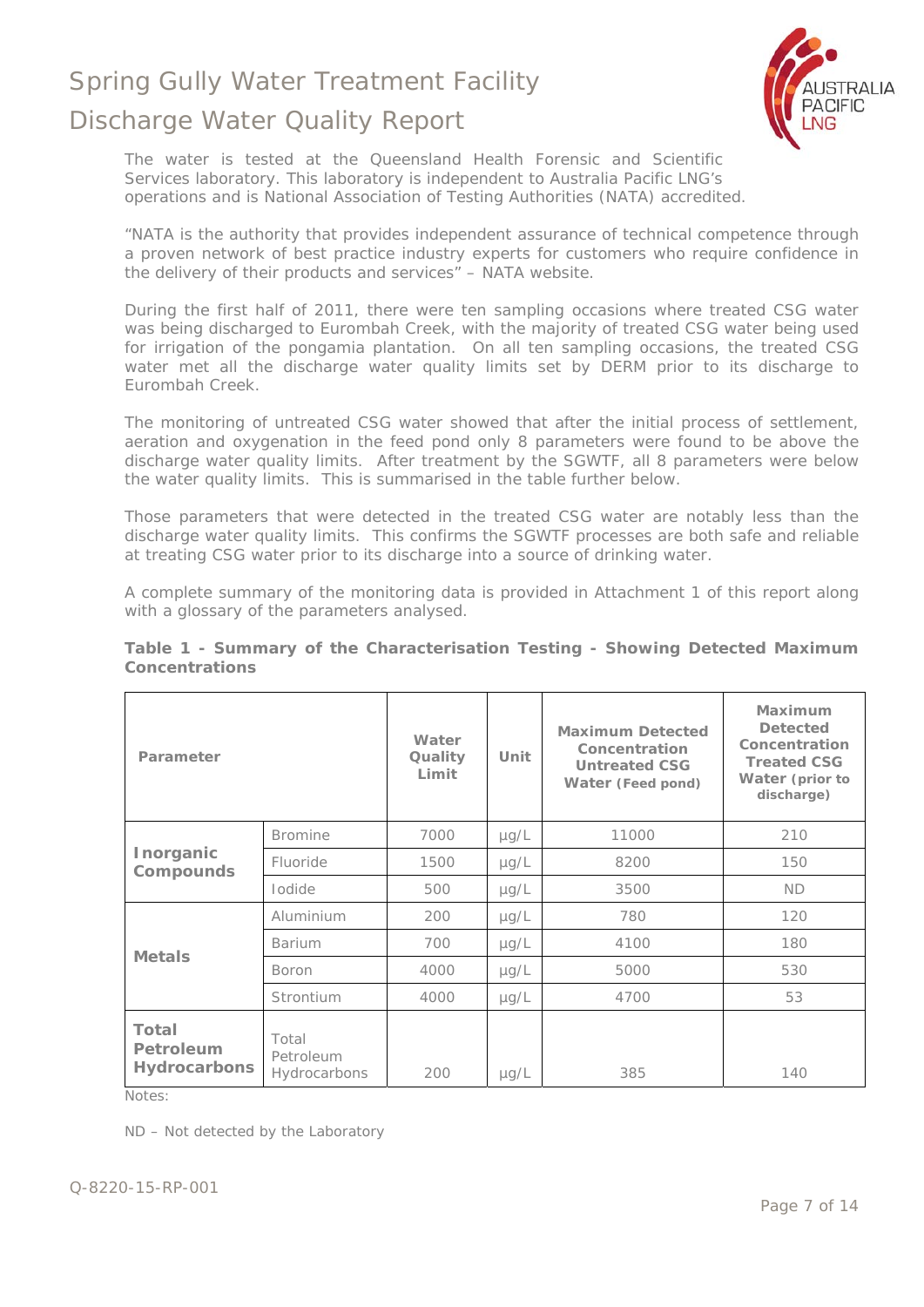

#### **4.2. SGWTF Online Indicator Monitoring**

The SGWTF has a number of online test probes located throughout the treatment process. These provide real-time data about water quality. The online monitoring looks at a number of fundamental indicator parameters including pH, turbidity and conductivity.

It is not practical to continually test all of the parameters that are externally monitored; however the indicators checked by the online system provide a view of the performance of the facility. Should any of these indicators vary from their expected limits, the onsite use and discharge to any source of drinking water supply is suspended immediately until further investigation and monitoring is undertaken and any required corrections made.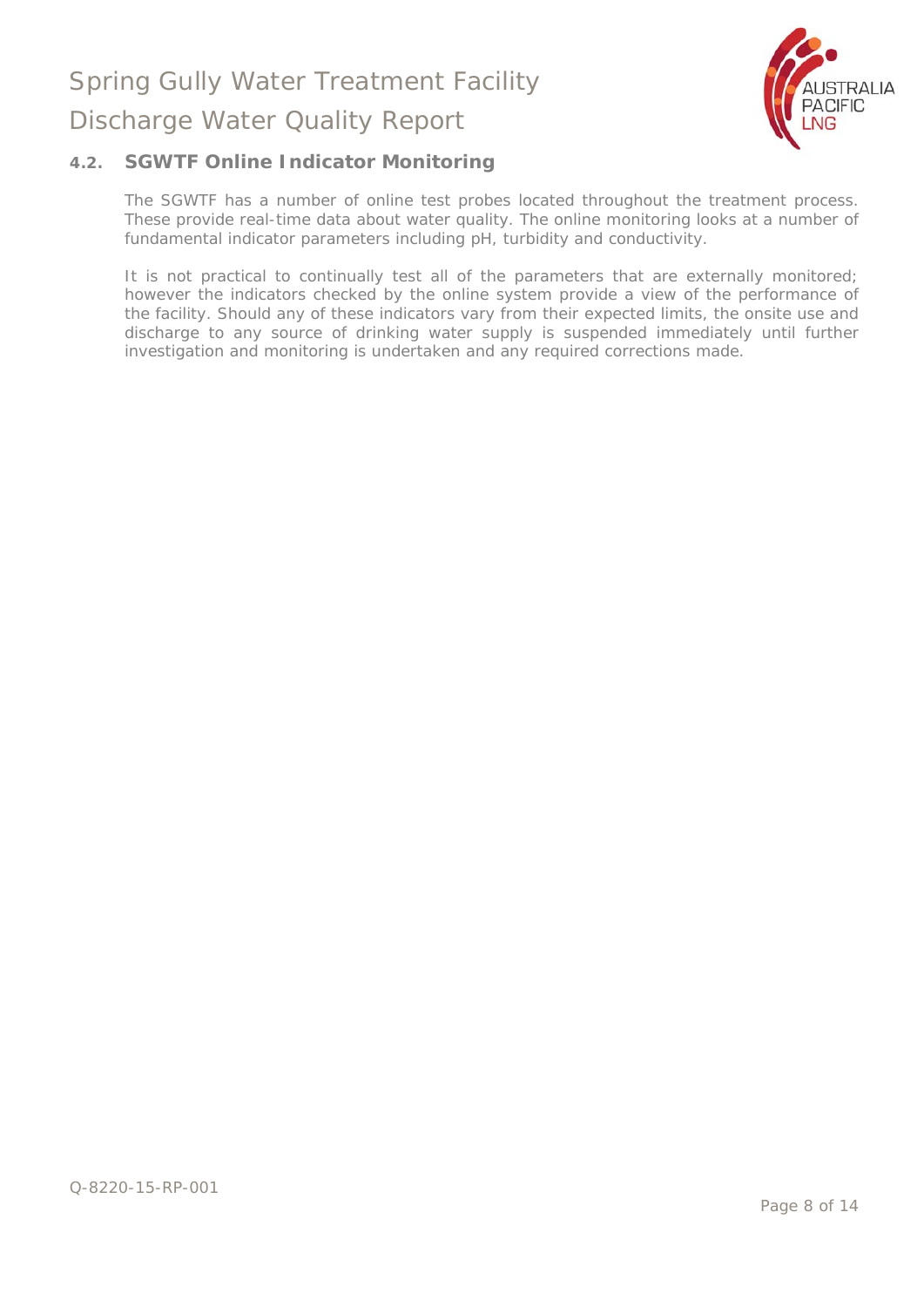

### Discharge Water Quality Report

### **Attachment 1: Summary of Weekly Treated CSG Water Quality Monitoring Results**

The following section presents a summary of the weekly monitoring undertaken on the treated CSG water discharged to Eurombah Creek. The monitoring results have been summarised to show the following:

**Parameter** – This lists the public health water quality parameters tested at the point of discharge. An explanation of the parameters is provided in the Glossary.

**Water Quality Limit** – This shows the limits set by DERM.

**Unit** –This shows the corresponding parameter unit of measurement. It is presented in micro-grams (µg)) per litre (L) unless otherwise stated. This unit can also be represented as 'parts per billion' (ppb). Exceptions to this are listed in the reporting tables.

**Maximum Detected Concentration Untreated CSG Water –** Shows maximum concentration recorded for samples taken within the feed pond.

**Maximum Detected Concentration Treated CSG Water** – Shows the maximum concentration recorded for samples taken immediately prior to discharge to Eurombah Creek. It should be noted that for the first half of 2011, there were only ten sampling occasions where discharge to Eurombah Creek was occurring. For the remaining time, treated CSG water was primarily being used for irrigation of the pongamia plantation.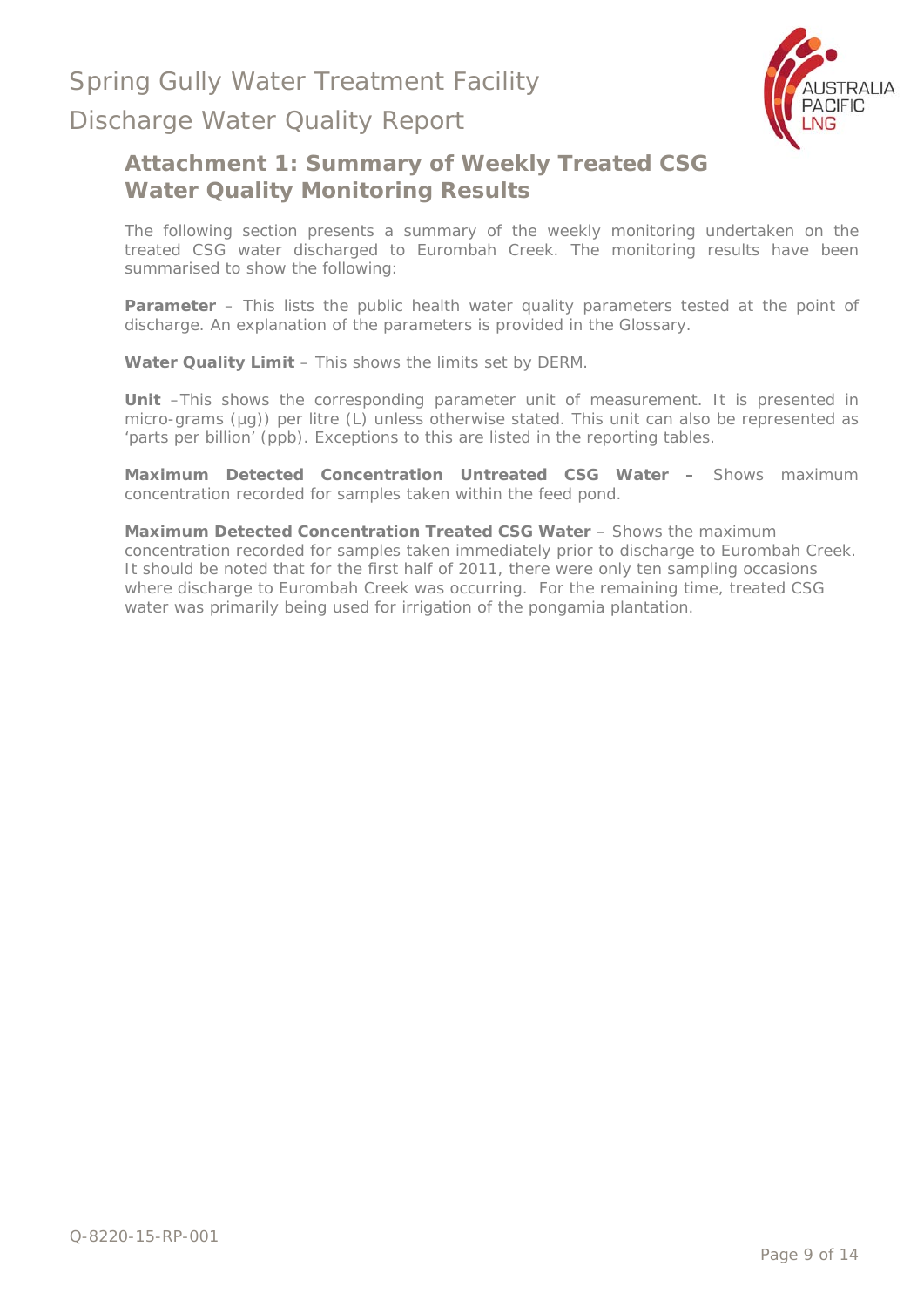

|                                                                        | Parameter               | <b>Water Quality</b><br>Limit | Unit      | <b>Maximum Detected</b><br><b>Concentration Untreated</b><br><b>CSG Water (Feed pond)</b> | <b>Maximum Detected</b><br>Concentration<br><b>Treated CSG Water (prior</b><br>to discharge) |
|------------------------------------------------------------------------|-------------------------|-------------------------------|-----------|-------------------------------------------------------------------------------------------|----------------------------------------------------------------------------------------------|
|                                                                        | Benzene                 | $\mathbf{1}$                  | $\mu$ g/L | <b>ND</b>                                                                                 | ND                                                                                           |
|                                                                        | Ethylbenzene            | 300                           | $\mu$ g/L | <b>ND</b>                                                                                 | <b>ND</b>                                                                                    |
| <b>BTEX</b>                                                            | Toluene                 | 800                           | $\mu$ g/L | <b>ND</b>                                                                                 | <b>ND</b>                                                                                    |
|                                                                        | Xylene (m & p)          | 600                           | $\mu$ g/L | <b>ND</b>                                                                                 | <b>ND</b>                                                                                    |
|                                                                        | Xylene (o)              | 600                           | $\mu$ g/L | <b>ND</b>                                                                                 | <b>ND</b>                                                                                    |
|                                                                        | Xylene Total            | 600                           | $\mu$ g/L | <b>ND</b>                                                                                 | <b>ND</b>                                                                                    |
| Chlorinated<br>Hydrocarbons                                            | Bromochloroacetonitrile | 200                           | $\mu$ g/L | Refer Note 1                                                                              | <b>ND</b>                                                                                    |
|                                                                        | Dichloroacetonitrile    | $\overline{2}$                | $\mu$ g/L | Refer Note 1                                                                              | <b>ND</b>                                                                                    |
| <b>Endocrine-Disrupting</b><br><b>Chemicals and</b><br><b>Hormones</b> | <b>Bisphenol A</b>      | 200                           | $\mu$ g/L | 0.09                                                                                      | 0.01                                                                                         |
|                                                                        | Nonylphenol             | 500                           | $\mu$ g/L | 0.18                                                                                      | <b>ND</b>                                                                                    |
| Inorganic<br>Compounds                                                 | <b>Bromine</b>          | 7000                          | $\mu$ g/L | 11000                                                                                     | 210                                                                                          |
|                                                                        | Calcium                 | >5000                         | $\mu$ g/L | 11000                                                                                     | 74000                                                                                        |
|                                                                        | Cyanide Total           | 80                            | $\mu$ g/L | <b>ND</b>                                                                                 | <b>ND</b>                                                                                    |
|                                                                        | Fluoride                | 1500                          | $\mu$ g/L | 8200                                                                                      | 150                                                                                          |
|                                                                        | Iodide                  | 500                           | µg/L      | 3500                                                                                      | <b>ND</b>                                                                                    |
| Inorganic<br>Compounds                                                 | pH (Lab)                | $6.5 - 9.0$                   | ÷         | 9.37                                                                                      | 7.99                                                                                         |
|                                                                        | Sulphate                | 500000                        | $\mu$ g/L | <b>ND</b>                                                                                 | <b>ND</b>                                                                                    |

Q-8220-15-RP-001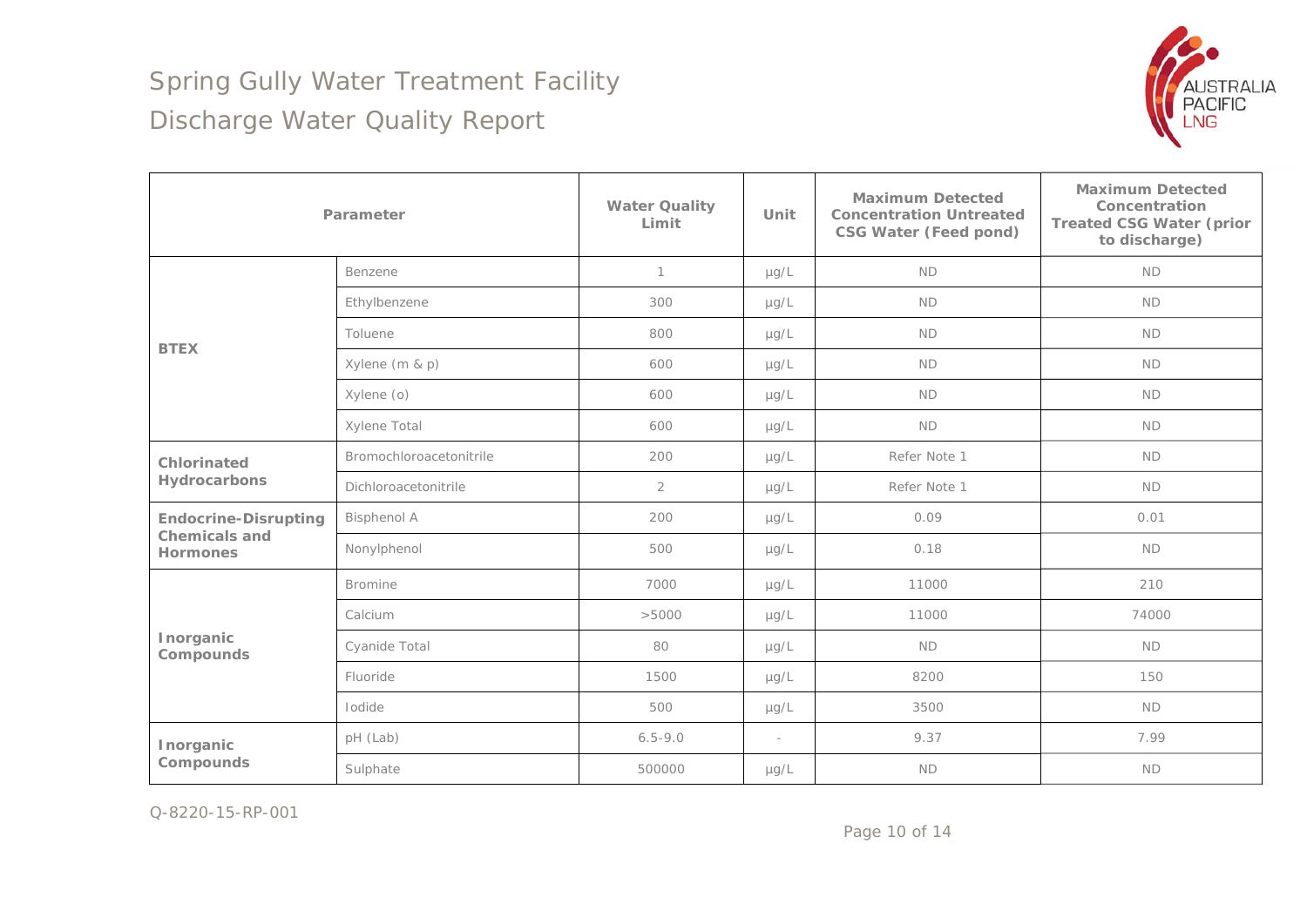

| Parameter     |                       | <b>Water Quality</b><br>Limit | Unit      | <b>Maximum Detected</b><br><b>Concentration Untreated</b><br><b>CSG Water (Feed pond)</b> | <b>Maximum Detected</b><br>Concentration<br><b>Treated CSG Water (prior</b><br>to discharge) |
|---------------|-----------------------|-------------------------------|-----------|-------------------------------------------------------------------------------------------|----------------------------------------------------------------------------------------------|
|               | Aluminium             | 200                           | $\mu$ g/L | 780                                                                                       | 120                                                                                          |
|               | Antimony              | $\mathfrak{Z}$                | $\mu$ g/L | 0.40                                                                                      | ND                                                                                           |
|               | Arsenic               | $\overline{7}$                | $\mu$ g/L | 5.00                                                                                      | 0.3                                                                                          |
|               | Barium                | 700                           | $\mu$ g/L | 4100                                                                                      | 180                                                                                          |
| <b>Metals</b> | Boron                 | 4000                          | $\mu$ g/L | 5000                                                                                      | 530                                                                                          |
|               | Cadmium               | $\overline{2}$                | $\mu$ g/L | 0.30                                                                                      | <b>ND</b>                                                                                    |
|               | Chromium (hexavalent) | 50                            | $\mu$ g/L | 0.90                                                                                      | 0.20                                                                                         |
|               | Copper                | 2000                          | $\mu$ g/L | 2.00                                                                                      | <b>ND</b>                                                                                    |
|               | Lead                  | 10                            | $\mu$ g/L | 1.20                                                                                      | 0.3                                                                                          |
|               | Manganese             | 500                           | $\mu$ g/L | 64.0                                                                                      | 1.2                                                                                          |
|               | Mercury               | $\mathbf{1}$                  | $\mu$ g/L | <b>ND</b>                                                                                 | <b>ND</b>                                                                                    |
|               | Molybdenum            | 50                            | $\mu$ g/L | 2.10                                                                                      | ND                                                                                           |
|               | Nickel                | 20                            | $\mu$ g/L | 1.70                                                                                      | <b>ND</b>                                                                                    |
|               | Selenium              | 10                            | $\mu$ g/L | 2.00                                                                                      | <b>ND</b>                                                                                    |
|               | Silver                | 100                           | $\mu$ g/L | <b>ND</b>                                                                                 | <b>ND</b>                                                                                    |
|               | Strontium             | 4000                          | $\mu$ g/L | 4700                                                                                      | 53                                                                                           |
|               | Uranium               | 20                            | $\mu$ g/L | 1.00                                                                                      | ND                                                                                           |

Q-8220-15-RP-001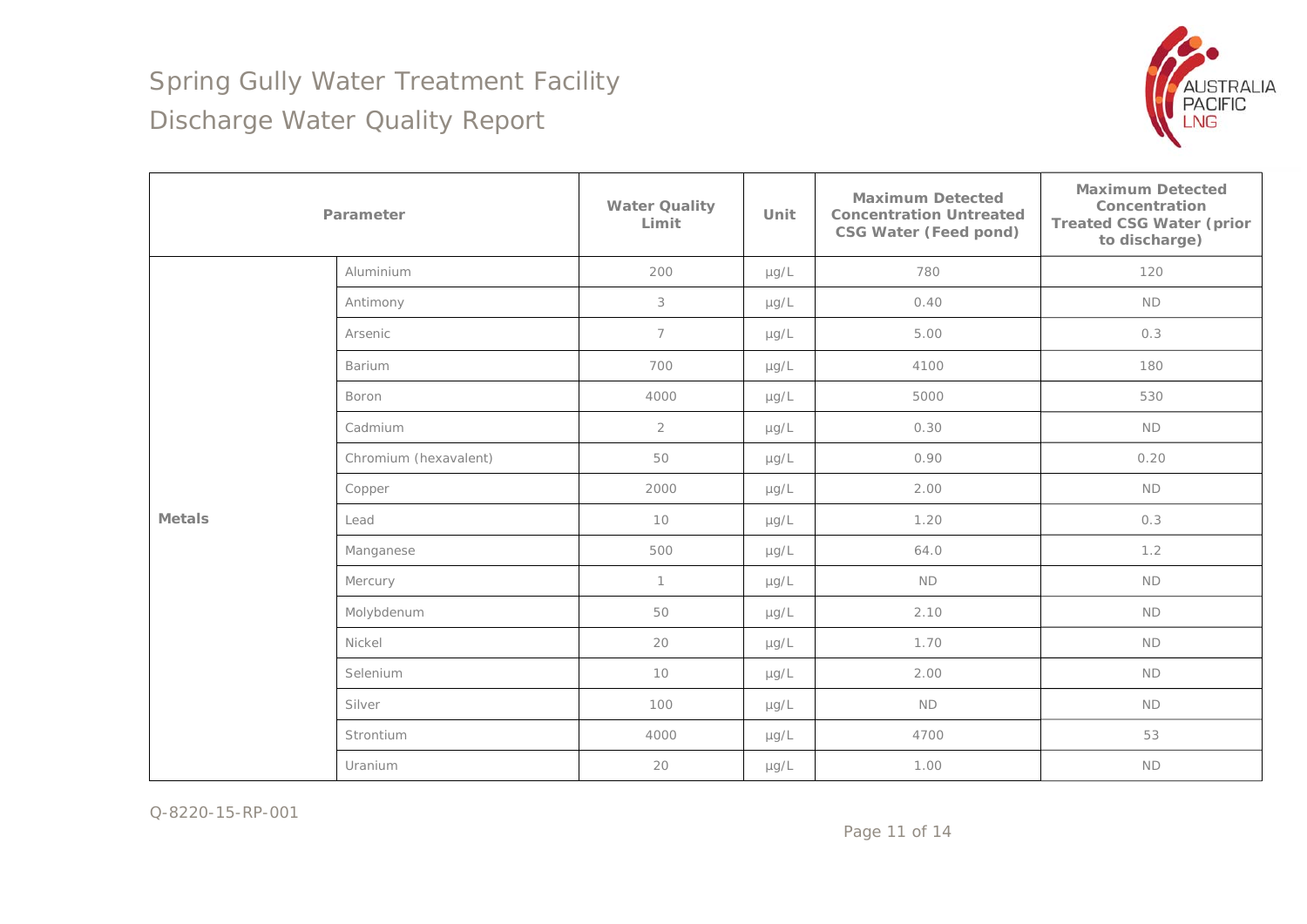

|                                               | Parameter                     | <b>Water Quality</b><br>Limit | Unit      | <b>Maximum Detected</b><br><b>Concentration Untreated</b><br><b>CSG Water (Feed pond)</b> | <b>Maximum Detected</b><br>Concentration<br><b>Treated CSG Water (prior</b><br>to discharge) |
|-----------------------------------------------|-------------------------------|-------------------------------|-----------|-------------------------------------------------------------------------------------------|----------------------------------------------------------------------------------------------|
| <b>Metals</b>                                 | Vanadium                      | 50                            | $\mu$ g/L | 5.10                                                                                      | <b>ND</b>                                                                                    |
|                                               | Zinc                          | 3000                          | $\mu$ g/L | 23                                                                                        | 13                                                                                           |
| <b>Nitrosamines</b>                           | N-Nitrosodimethylamine (NDMA) | 0.1                           | $\mu$ g/L | Refer Note 1                                                                              | <b>ND</b>                                                                                    |
| <b>Poly Aromatic</b><br>Hydrocarbons          | Benzo(a) pyrene               | 0.01                          | $\mu$ g/L | <b>ND</b>                                                                                 | <b>ND</b>                                                                                    |
| <b>Radiological Products</b>                  | Alpha Emitters                | 0.5                           | Bq/L      | 0.20                                                                                      | <b>ND</b>                                                                                    |
|                                               | <b>Beta Emitters</b>          | 0.5                           | Bq/L      | <b>ND</b>                                                                                 | 0.14                                                                                         |
|                                               | Radon                         | 0.5                           | Bq/L      | 0.30                                                                                      | 0.10                                                                                         |
| <b>Total Petroleum</b><br><b>Hydrocarbons</b> | Total Petroleum Hydrocarbons  | 200                           | $\mu$ g/L | 385                                                                                       | 140                                                                                          |
| <b>Trihalomethanes</b>                        | <b>Total Trihalomethanes</b>  | 200                           | $\mu$ g/L | <b>ND</b>                                                                                 | <b>ND</b>                                                                                    |

Notes:

ND – Not detected by the Laboratory.

1. Untreated CSG water is not analysed for these parameters as they are a by-product of adding disinfectant and are therefore not expected to occur in these samples.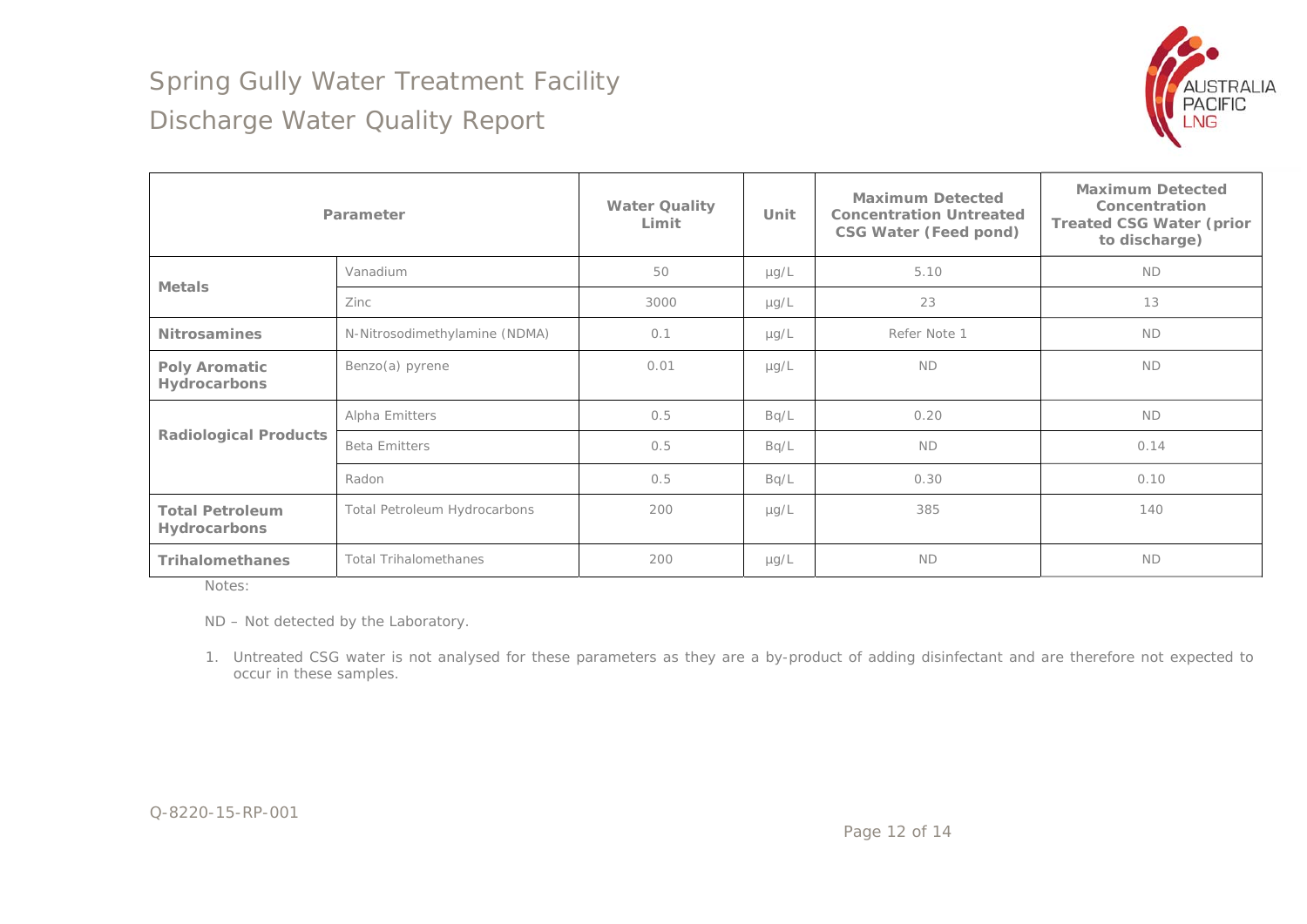

### **Glossary**

Whilst this document reports the quality of the discharged treated CSG water, extensive and weekly sampling is undertaken across the Facility, including testing the water pre and post treatment.

This allows Australia Pacific LNG to understand the composition of the CSG water and treat it to ensure it can be discharged to a source of drinking water.

The parameters set by DERM consider a wide chemistry associated with the petrochemical, oil and gas and water treatment industries. A brief definition of the sets of parameters contained within the reported information is provided below.

**BTEX** – BTEX is an acronym representing benzene, toluene, ethylbenzene, and xylenes. These are compounds that may be associated with oil and gas production. BTEX are generally not associated with CSG production, although may occur at trace levels.

**Chlorinated Hydrocarbons** – These are organic compounds that may be generated as a by-product of chlorination. They are considered commonplace in everyday life and can occur naturally, in some animals or as the by-product of fires.

**Endocrine-Disrupting Chemicals (EDCs) and Hormones** – The two relevant compounds include Bysphenol A (BPA) and Nonylphenol. BPA is often associated with moulded plastic. Nonylphenol can be found in commercial detergents.

**Inorganic Compounds** – These compounds relate to the branch of chemistry where two or more non-carbon based elements are combined. In terms of drinking water chemistry they include compounds such as ammonia, alkalinity (calcium carbonate), chloride, electrical conductivity, fluoride and total dissolved solids.

**Metals** – These naturally occur in drinking water due to the water passing through metalenriched rock. Certain metals are essential for life. Also specific metal-based salts, namely calcium is added to the treated CSG water prior to discharge to the Creek.

**Nitrosomines** – These compounds are commonly associated with water treatment facilities that utilise choramines for disinfection.

**Poly Aromatic Hydrocarbons (PAH)** – PAH occur in oil, coal and tar products and may be associated with water extracted from coal seams at low levels. They are naturally occurring and do not readily dissolve in water.

**Total Petroleum Hydrocarbons (TPH)** – TPH is the term given to a mixture of hydrocarbons (compounds that contain hydrogen and carbon) that occur naturally and in oil, coal and tar products. TPH is associated with CSG water at low levels.

**Trihalomethanes** – These include the branch of chemical compounds that may be formed as a by-product of disinfecting drinking water with chorine or monochloramine.

**Radiological Products** – These occur naturally in drinking water at extremely low concentrations via contact with certain rock such as granite.